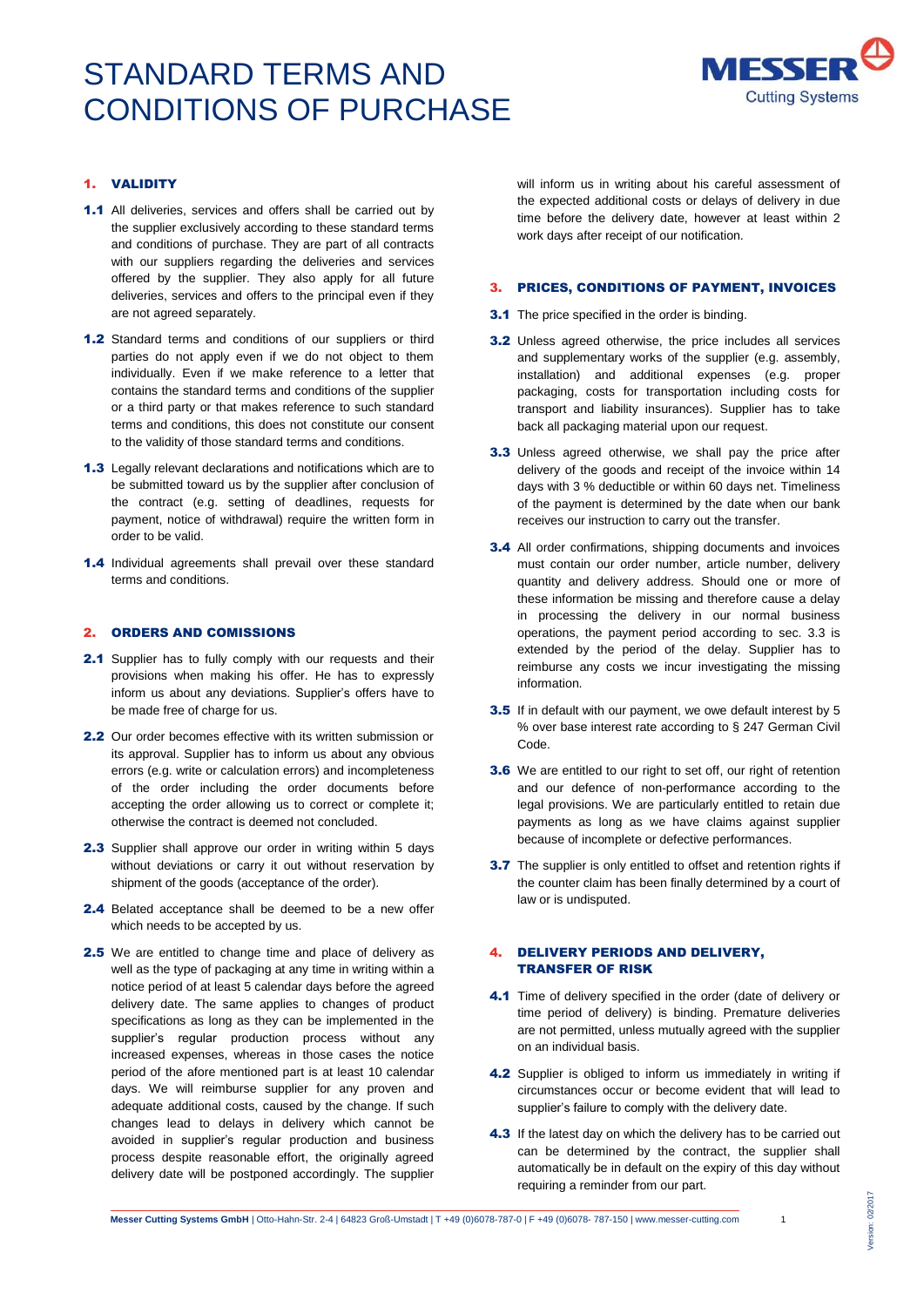

- 4.4 If the supplier is in delay with the delivery we are entitled to our legal claims without any restrictions including our right to withdrawal from the contract and our claim for compensation of damages instead of delivery after exceeding a reasonable time period set by us.
- 4.5 We are entitled to demand payment of a contractual penalty for delivery delays, after prior submission of a written warning to the supplier, for each begun week in default of 0,5 % and a maximum of 5 % of the net order value. The contractual penalty shall be set off against the damages for delay to be paid by the supplier.
- 4.6 Partial deliveries by the supplier are not permitted without our prior written consent.
- 4.7 Supplier is not entitled to have third parties (e.g. subcontractors) perform his services without our prior written consent. The supplier bears the procurement risk for his performances.
- 4.8 The delivery shall be effected "free at domicile" including packaging at the address specified in the order. If an address is not specified and not agreed otherwise, delivery is to be performed at our place of business in Groß-Umstadt. The delivery address is also the place of performance.
- 4.9 In case of foreign business transactions delivery shall be carried out based on the INCOTERMS 2010 DDP (Delivered Duty Paid) to the address specified in the order. In addition the Uniform Customs and Practice for documentary credits (UCP) apply in their version valid at the time of conclusion of the contract unless otherwise agreed in writing in the contract or in these standard terms and conditions.
- 4.10 Each delivery shall be accompanied by a delivery note stating the date (issue and dispatch), content of the delivery (article number and quantity) and our order identification (date and number). If the delivery note is missing or incomplete we are not responsible for delays in processing and payment resulting from this.
- 4.11 The risk of accidental loss or accidental deterioration of the goods shall pass to us, even if the shipment was agreed, not before delivery of the goods at the place of performance. If an acceptance is agreed, the acceptance determines the passing of risk. Also if an acceptance is agreed, the legal regulations of the German Civil Code on contracts to produce a work shall apply.

### 5. PROVISIONS OF MATERIALS

**5.1** We reserve the property and copyrights of our orders, commissions and drawings, illustrations, calculations, descriptions and other documents submitted to the supplier. The supplier is not permitted to make them available to third parties, publish them, use or duplicate them himself or by third parties without our expressed consent. He is obliged to completely return all these documents upon our request if they are no longer needed

for proper business operations or if negotiations do not lead to the conclusion of a contract. Any copies made by the supplier have to be destroyed; this excludes any documents stored pursuant to the statutory storage duties and the storage of data as a backup as a part of usual data storage practice.

- **5.2** Tools, equipment and models, samples, software, works or works in progress submitted to the supplier or produced for the purposes of the contract and invoiced by the supplier remain our property or become our property. Supplier is obliged to mark these items as our property, store them carefully, protect them against damages of any kind and use them only for the purposes of the contract. Costs for maintenance or repair of these items shall be borne by both parties equally if not agreed otherwise. However, supplier shall bear all costs if they are caused by defects of items produced by the supplier or if they are caused by inappropriate handling by the supplier, his employees or other agents of the supplier. The supplier shall immediately inform us about any significant damage to the items. Upon our request he is obliged to return the items to us in proper condition when they are no longer needed to fulfil the contract.
- **5.3** The reservation of proprietary rights by the supplier is only valid if it relates to the payment duties for the ordered products where the supplier maintains proprietary rights until payment is made. Especially extended and lengthened reservation of proprietary rights is excluded.

### 6. QUALITY / DEFECTIVE DELIVERY

- **6.1** Supplier guarantees to comply with all applicable statutory, official or contractually agreed requirements and European legal standards, especially, but not limited to, security provisions and statutory prohibitions, regarding all products to be delivered or produced while performing the services and deliveries of the products. In addition, supplier guarantees that all services or products, that shall be delivered, comply with all our given quality<br>requirements and technical specifications. All requirements and technical specifications. All documentation or declaration, required in the contract or by law, constitute an essential part of each delivery and has to comply with the statutory provisions and commercial customs. Supplier guarantees that all deliveries, services and products fully comply with the provisions of the RoHS Directive, the so called REACH regulation and the Electrical and Electronic Equipment Act (ElektroG), to the extent that the products and services fall under those provisions. This also applies for any statutory provisions on declaration and registration. In relation to us and our customer supplier is considered to be the distributor of the delivered products or the products to be delivered to the customer with all corresponding obligations. Supplier indemnifies us from all third parties' receivables and claims that may arise from the breach of any of the provisions above.
- 6.2 In case of defects in quality and defects in title of the goods (including wrong and short delivery, improper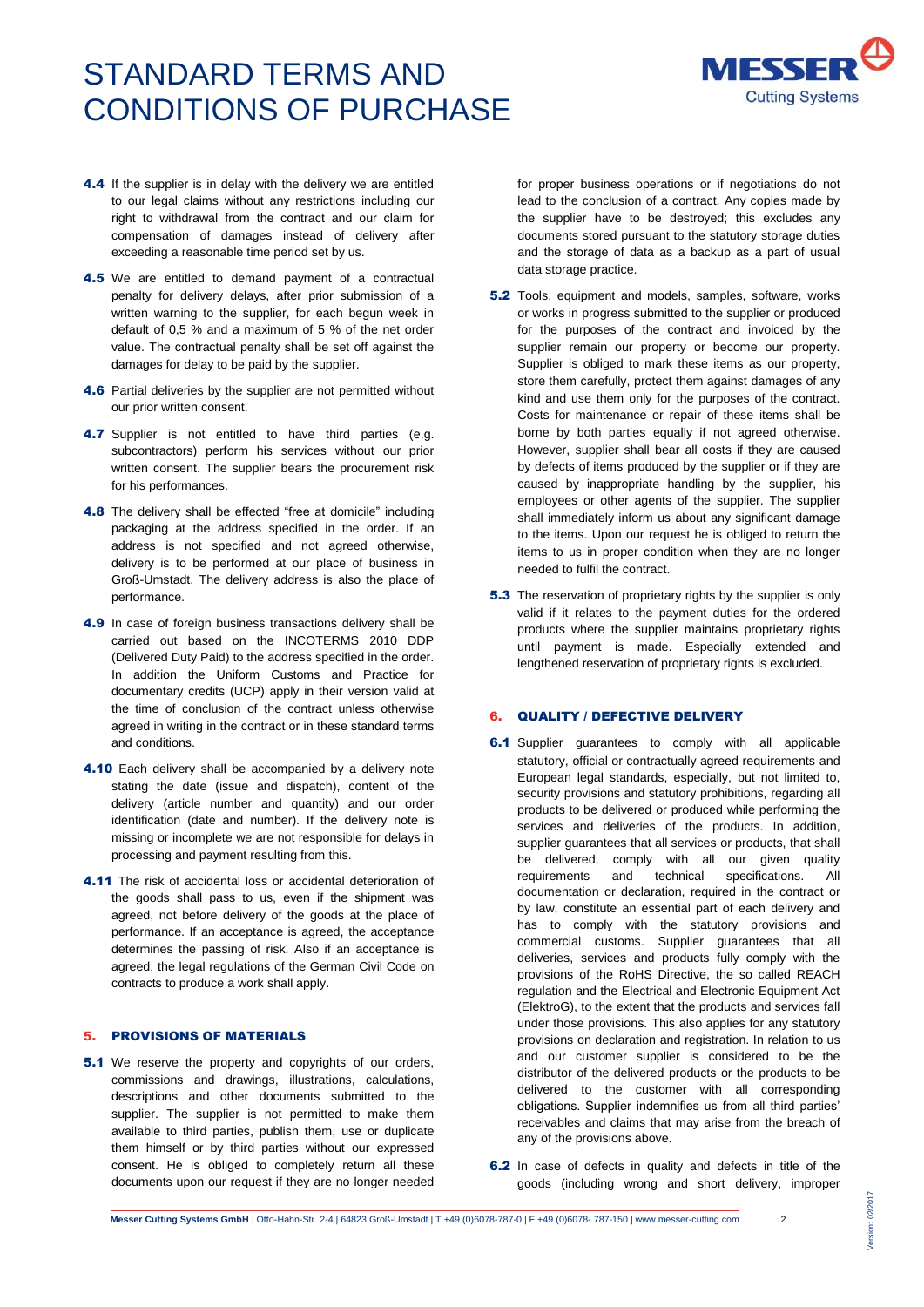

assembly and defective guides for assembly, operation or usage) and other breaches of duty by the supplier, the legal provisions shall apply with the following exceptions.

- 6.3 According to the legal provisions the supplier is liable for the goods to be in the contractually agreed condition at the time of passing of the risk to us. In any case, those product descriptions that are the subject matter of the respective contract or incorporated in the contract in the same way as these standard terms and conditions – in particular due to identification or reference in our order – shall be deemed the contractual agreement on the properties and conditions, regardless whether the product description originates from us, the supplier or the producer.
- 6.4 Notwithstanding § 442 sec. 1 sentence 2 German Civil Code we shall be entitled to unrestricted warranty claims if the defect remains unknown to us upon conclusion of the contract as a result of gross negligence.
- **6.5** The commercial duty to examine and to notify defects shall be governed by the statutory provisions (§§ 377, 381 German Commercial Code) with the following exceptions. Our duty to inspect is limited to defects that are obvious upon visual inspection of the incoming goods by an external examination including the delivery papers and at the quality control by way of a random sample test procedure (e.g. transport damages, wrong and short deliveries). If an acceptance is agreed, the obligation to inspect the goods does not apply. For the rest it depends to what extent an inspection taking into account the particular circumstances of the individual case is feasible within the proper course of business. Our obligation to give notice of defects that are discovered later remains unaffected. In all cases our objection (notification of defect) is deemed timely and without delay when the supplier receives the notice within 10 working days.
- **6.6** The costs spent by the supplier for the purposes of testing and remedying defects shall be borne by the supplier even if it turns out that there was in fact no defect. Our liability for damages caused by an unjustified request to remedy defects remains unaffected; insofar we are only liable if we recognized or gross negligently did not recognize that there was no defect present.
- **6.7** If the supplier does not fulfil his obligation to supplementary performance – at our option either by remedying the defect (remedying defect) or by delivering a good which is free from defects (substitute delivery) – within an appropriate time period set by us, we shall be entitled to remedy the defect ourselves, perform a coverage purchase and demand reimbursement of our necessary costs or an appropriate advance payment from the supplier. If the supplementary performance by the supplier failed or is unacceptable for us (e.g. because of particular urgency, risk to operational safety or to prevent disproportionately large damages) we are not obliged to give a notice period; the supplier shall be informed immediately if at all possible in advance.
- 6.8 As for the rest we shall be entitled to reduction of the purchase price or withdrawal from the contract according to the legal provisions in case of defects in quality and defects in title. We are also entitled to claims for damages and reimbursement of expenses according to the legal provisions.
- 6.9 By acceptance or approval of samples or test products submitted to us we do not agree to waive the right of defect claims.
- **6.10**Upon receipt by the supplier of our written defect notification the statutory limitation of guarantee claims is inhibited. In case of replacement delivery or removal of defects the defects liability period for the replaced or mended goods restarts unless we had to assume from the behaviour of the supplier that he did not feel committed to this action but carried out the removal of defects or replacement delivery as a gesture of good will or similar reasons.

Version: 02/2017

Version: 02/2017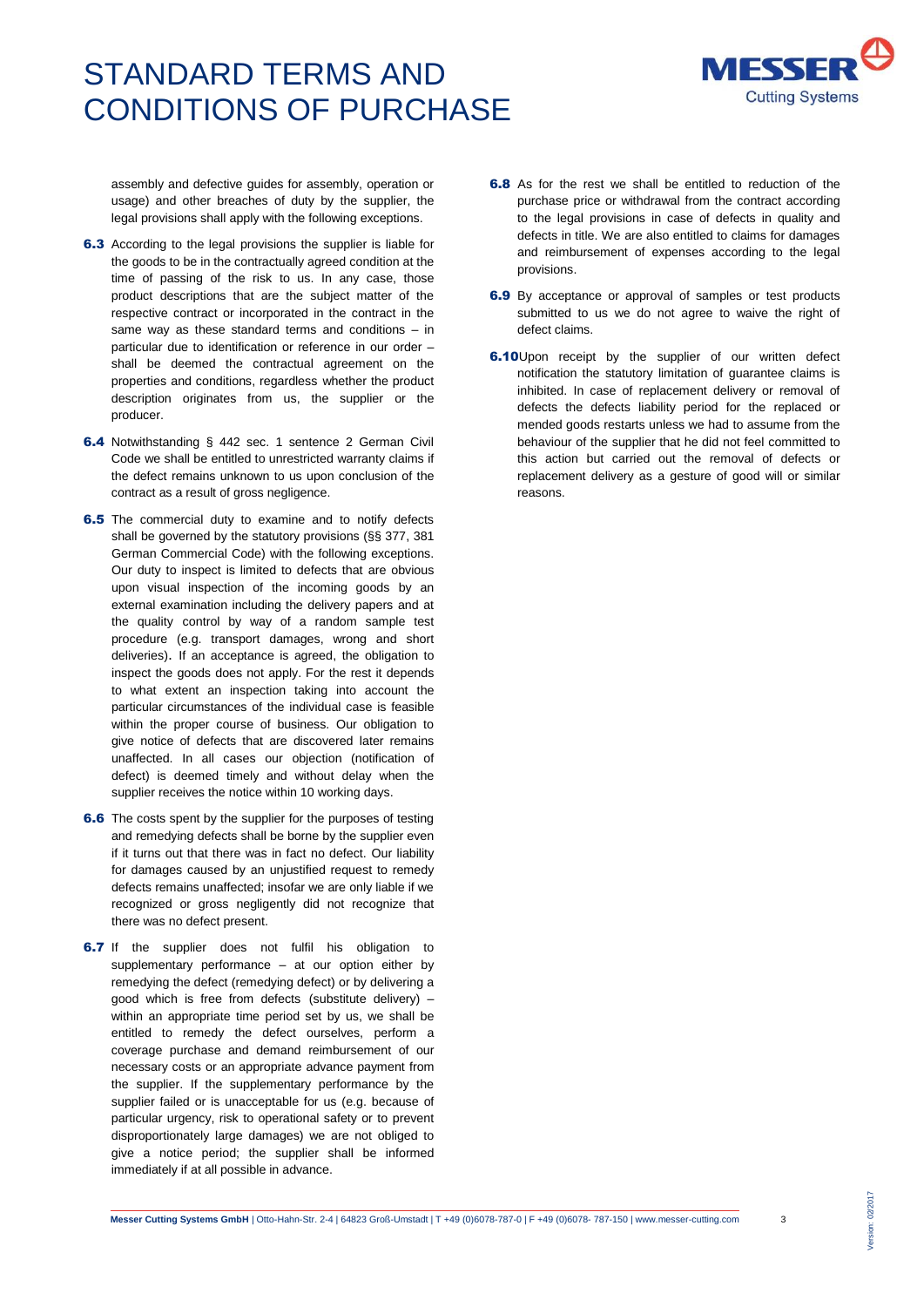

## 7. PRODUCT LIABILITY

- 7.1 The supplier shall be responsible for all claims asserted by third parties based on damages to property or persons, which can be traced back to a defective product which he delivered and shall be obliged to release us from any liability that may result. If we are obliged to carry out a recall campaign toward third parties due to an error of products delivered by the supplier, the supplier shall cover all costs related to the recall campaign.
- 7.2 The supplier is obliged at his own cost to maintain a product liability insurance policy for the duration of a possible product liability with an appropriate cover sum, which, unless otherwise agreed on an individual basis, does not have to cover the risk of a recall or punitive or similar damages. Upon our request the supplier shall send a copy of the product liability insurance policy to us at any time.

### 8. PROTECTIVE RIGHTS

- 8.1 The supplier shall be responsible for insuring that no third party protection laws are breached in connection with products produced by the supplier or on behalf of the supplier in countries of the European Union, Northern America and other countries.
- 8.2 The supplier is obliged to indemnify us from all claims that third parties raise against us in connection with the breaches of the commercial protection laws mentioned in sec. 8.1 and will refund us all necessary expenses in connection with the demands. This claim is irrespective of any fault of the supplier.

## 9. SUPPLIER RECOURSE

- **9.1** We are entitled without restrictions to our statutorily determined rights of recourse within a supplier chain (supplier recourse according to §§ 478, 479 German Civil Code) as well as claims for defects. We are entitled to demand a certain type of supplementary performance (remedying defects or replacement delivery) that we owe to our customer. Our legal right to choose (§ 439 sec. 1 German Civil Code) remains unrestricted.
- **9.2** Before we approve or fulfil a claim for defects, raised by our customer against us (including a claim to repay expenses according to §§ 478 sec. 3, 439 sec. 2 German Civil Code) we will inform the supplier including a short notification of the facts and request from him a written statement. If the supplier does not submit his statement to us within reasonable time and no amicable solution is found, the fulfilled claim for defects is regarded as owing to our customer; in that case the supplier shall be responsible for supplying counter evidence.

9.3 Our claims arising from supplier recourse also apply if we or our customer further processed the product, e.g. by implementing it into another product, prior to delivery to a consumer.

#### 10. SPARE PARTS

- 10.1 The supplier is obliged to keep spare parts for the products delivered to us available for a time period of at least 10 years after delivery.
- 10.2 If the supplier intends to stop the production of spare parts for the products delivered to us, he shall inform us immediately after his decision. This decision has to – subject to section  $10.1 -$  be made at least 12 months before production is stopped.

### 11. LIMITATION PERIODS

- 11.1 The statutory limitation periods for claims of both parties shall apply with the following exceptions.
- 11.2 Notwithstanding § 438 sec. 1 no. 3 German Civil Code the limitation period for claims arising due to defects shall be 3 years beginning with the date of the passing of the risk. Risk passes not before delivery at the address specified by us. If an acceptance is agreed, the limitation period begins with the acceptance. The 3 year limitation period also applies for claims arising from defects in title, whereas the statutory limitation period for claims for the restitution of property (§ 438 sec. 1 no. 1 German Civil Code) remains unaffected; beyond that, claims arising from defects in title are not subject to limitation for as long as the third party's right – especially in lack of limitation – can be brought against us.
- 11.3 The statutory limitation periods regarding purchase contracts including the above mentioned extension apply – to the extent permitted by law – for all claims arising from defects. If we are entitled to non-contractual claims for damages, the regular statutory limitation period (§§ 195, 199 German Civil Code) shall apply unless in the individual case the application of the limitation periods under the law governing the sales of goods or services leads to a longer limitation period.

## 12. MINIMUM WAGE, USE OF SUB-CONTRACTORS, RIGHT TO CANCEL

12.1 The supplier is obliged to comply with the minimum wage regulations (MiLoG) in its currently valid version. We reserve the right to require the supplier to provide current evidence of compliance with the minimum wage regulation, e.g. listing of the working hours performed and the wages paid for them.